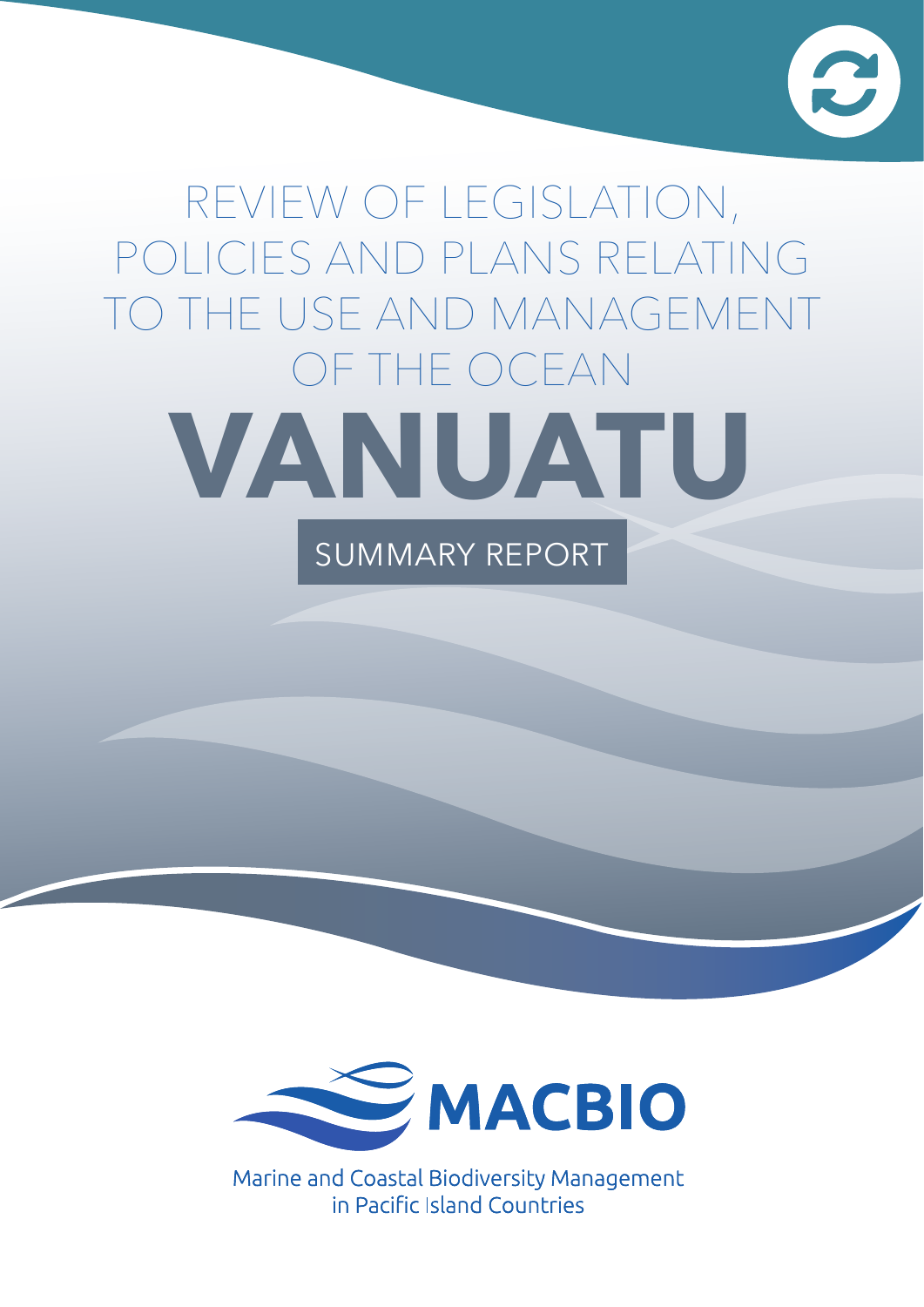#### SUMMARY Report to the Government of Vanuatu

Supported by the Marine and Coastal Biodiversity Management in Pacific Island Countries (MACBIO) project

SOURCE: Muldoon J, Dovo A and L Fernandes (2015) Review of legislation, policies, strategies and plans relating to the use and management of Vanuatu's oceans. Report to the Government of Vanuatu. MACBIO (GIZ, IUCN, SPREP), Suva.

#### © MACBIO 2015

All MACBIO Project partners including the Secretariat of the Pacific Regional Environment Programme (SPREP), the International Union for Conservation of Nature (IUCN) and Deutsche Gesellschaft für Internationale Zusammenarbeit (GIZ) are the inherent copyright owners of this publication. Reproduction of this publication for educational or other non-commercial uses is authorized without prior written permission from the copyright holder(s) provided the source is fully acknowledged. Reproduction of this publication for resale or other commercial purposes is prohibited without prior written permission of the copyright holder(s). The designation of geographical entities in this publication, and the presentation of the material do not imply the expression of any opinion whatsoever on the part of SPREP, IUCN, GIZ or the German Federal Ministry for the Environment, Nature Conservation and Nuclear Safety (BMUB) concerning the legal status of any country, territory, or area, or of its authorities, or concerning the delimitation of its frontiers or boundaries. This document has been produced with funds provided by the International Climate Initiative (IKI). BMUB supports this initiative on the basis of a decision adopted by the German Bundestag. The views expressed herein should not be taken, in any way, to reflect the official opinion of the Federal Government of Germany. The views expressed in this publication do not necessarily reflect those of SPREP/ IUCN/GIZ/BMUB.





of the Federal Republic of Germany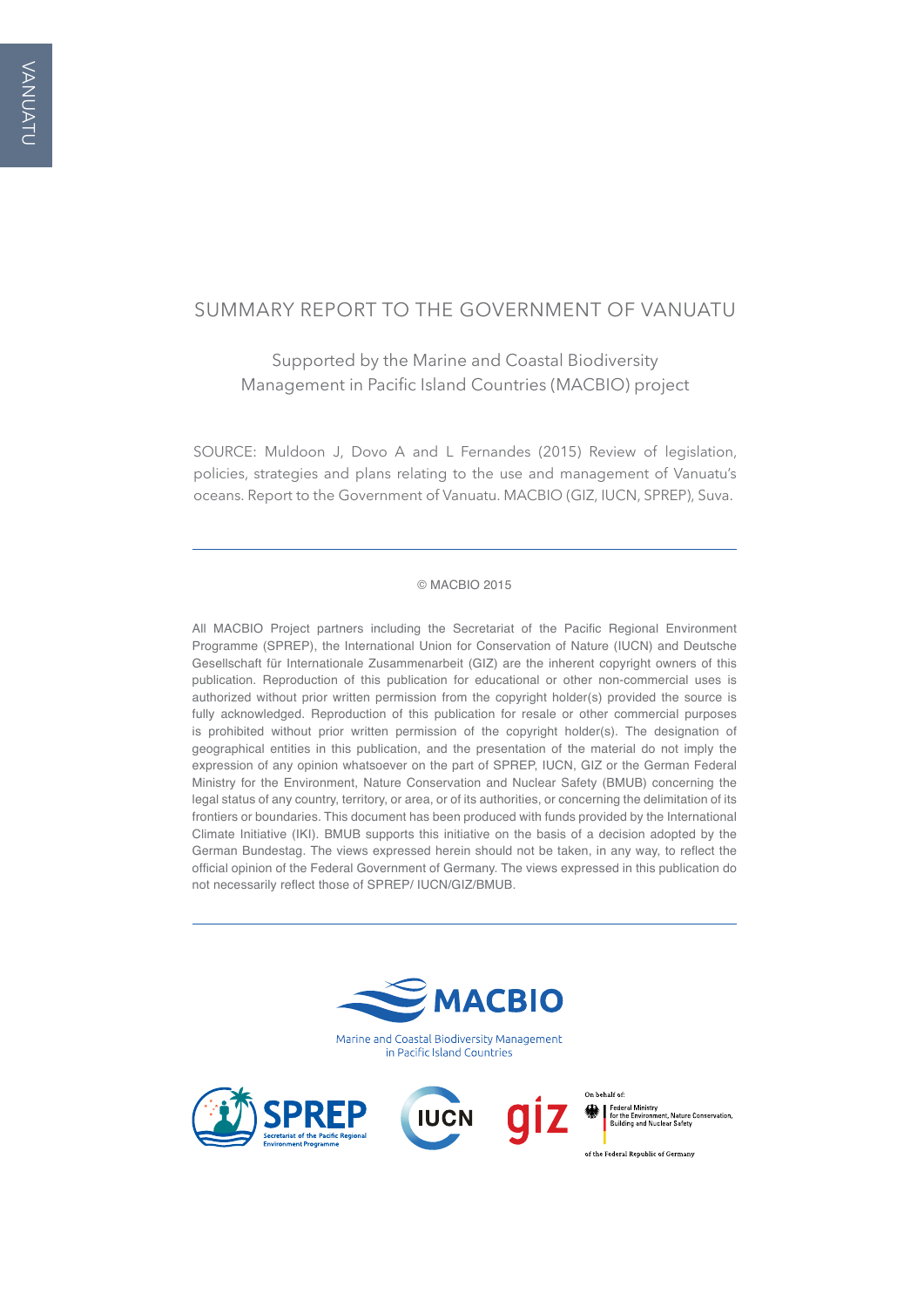# **BACKGROUND**



The Government of Vanuatu has decided to develop an oceans policy, which aligns with recommendations from the Commonwealth Secretariat.

This report summarises the main findings<sup>1</sup> of an analysis and assessment of 69 instruments of legislation and subordinate policies and plans that are relevant to management and use of Vanuatu's territorial waters and therefore relevant to the development of the national oceans policy. The review of Vanuatu's legislation, policies, strategies and plans relating to oceans management is part of the Marine and Coastal Biodiversity Management in Pacific Island Countries (MACBIO) project.

The approach to the review involved an analytical framework comprising three components:

- **1.** Individual analysis of legislation, policies, strategies and plans;
- **2.** Integration of individual analyses into an assessment table for comparative analysis and assessment; and
- **3.** A report which provides an assessment narrative based on the individual analyses and the information from the assessment table.

# Developing an oceans policy

The review found that there was a sound legislative basis to support the preparation of an oceans policy and that there exists a matrix of national legislation and both national and regional policies and strategies that provide significant support for implementing an oceans policy even though there is no overarching legislation or policy that explicitly provides for a coordinated and integrated approach to oceans management. However, there are some gaps in some legislation that need to be addressed to effectively deal with matters that would have an impact on Vanuatu's oceans.

The Constitution of the Republic of Vanuatu 1980, being the sovereign law of Vanuatu, recognises the significant requirement to protect Vanuatu. The Constitution is binding on every Ni-Vanuatu person to safeguard the national wealth, resources and environment for current and future generations. This obligation underpins the management of the territorial waters of Vanuatu and consequently implies *de facto support for the development of a national oceans policy.*

### Environmental Management and Conservation Act No. 12 of 2002

The Environmental Management and Conservation Act, which is administered by the minister responsible for the environment, provides for the conservation, sustainable development and management of the environment of Vanuatu, and the regulation of related activities, including the development of national policies and plans.

### Maritime Zones Act of 2010

The Maritime Zones Act of 2010 is **highly relevant** to the development of an oceans policy as it provides for the delimitation of the maritime zones and for other related matters. The Act defines the maritime zones for Vanuatu and sets out the Vanuatu's rights in relation to its exclusive economic zone and the continental shelf, which in turn defines the extent of the area where a national oceans policy might apply.

<sup>1</sup> Muldoon J, Dovo A and L Fernandes (2016) Review of legislation, policies, strategies and plans relating to the use and management of Vanuatu's oceans. Report to the Government of Vanuatu. MACBIO (GIZ, IUCN, SPREP), Suva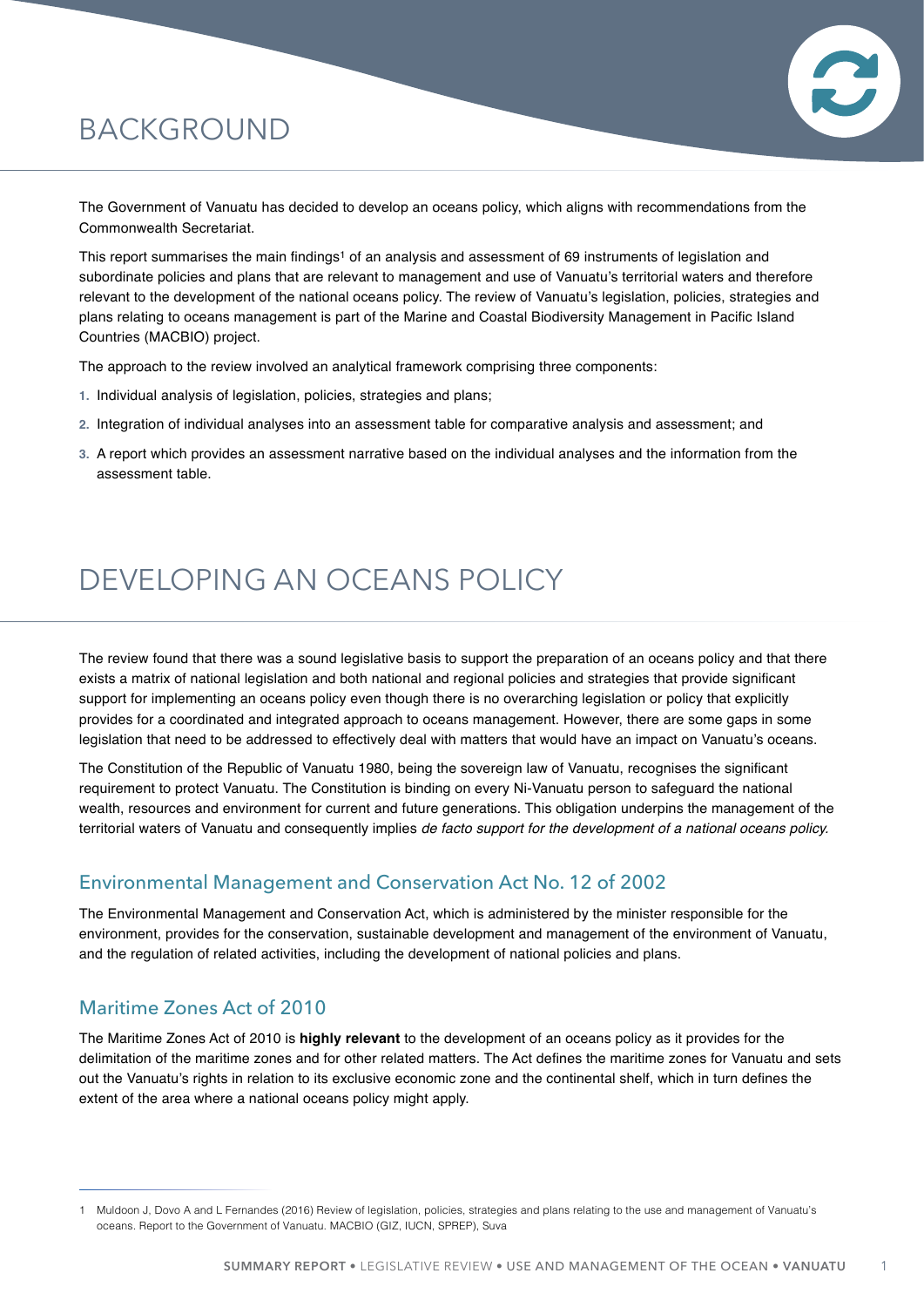# Implementation of an oceans policy

A range of national legislation and both national and regional policies and strategies provide support for the preparation and implementation of an oceans policy. The following are the most relevant instruments.

### National legislation

#### Convention on Biological Diversity (Ratification) Act No. 23 of 1992

The Act ratifies the Convention on Biological Diversity (CBD) which deals with the conservation of biological diversity, the sustainable use of its components and the fair and equitable sharing of the benefits arising out of the use of genetic resources, which is **highly relevant** to the development and implementation of a national oceans policy for Vanuatu. The Convention provides for development of national strategies, plans and programmes for conservation and sustainable use and the integration of conservation and sustainable use into relevant cross-sectoral plans, programs and policies.

### National Parks Act [CAP 224]

The National Parks Act provides for the declaration of national parks and nature reserves, for the protection and preservation of such areas, and for connected matters.

The National Parks Act is relevant to oceans management and use from the perspective that it provides for the creation of protected areas.

#### Fisheries Act No. 10 of 2014

The Fisheries Act makes provision for the management, development and regulation of fisheries (including protection of habitats) within Vanuatu waters, and for the control of fishing vessels entitled to fly the flag of Vanuatu outside of Vanuatu waters in a manner consistent with Vanuatu's international obligations, and for related matters. It also allows for the establishment of marine reserves and marine mammal sanctuaries. Consequently, it is **highly relevant** to the implementation of a national oceans policy for Vanuatu.

#### Framework Convention on Climate Change (Ratification) Act [CAP 218]

The Act ratifies the Framework Convention on Climate Change so is **highly relevant** to development of a national oceans policy as it deals with the effects of climate change through a variety of management instruments developed and implemented by signatories to the Convention, including Vanuatu.

#### Maritime Conventions Act [CAP 155]

The Act gives effect to international Conventions to which Vanuatu is a signatory and provides that these Conventions have full force of law in Vanuatu. Those Conventions most relevant to Vanuatu's oceans are the Conventions dealing with pollution at sea and the Agreement on the International Dolphin Conservation Program 1998.

#### Shipping Act [CAP 53]

The Shipping Act provides for the control and safety of Vanuatu registered vessels. The Act deals with the safe passage of vessels through the waters of Vanuatu and addresses the issue of protecting Vanuatu waters from pollution.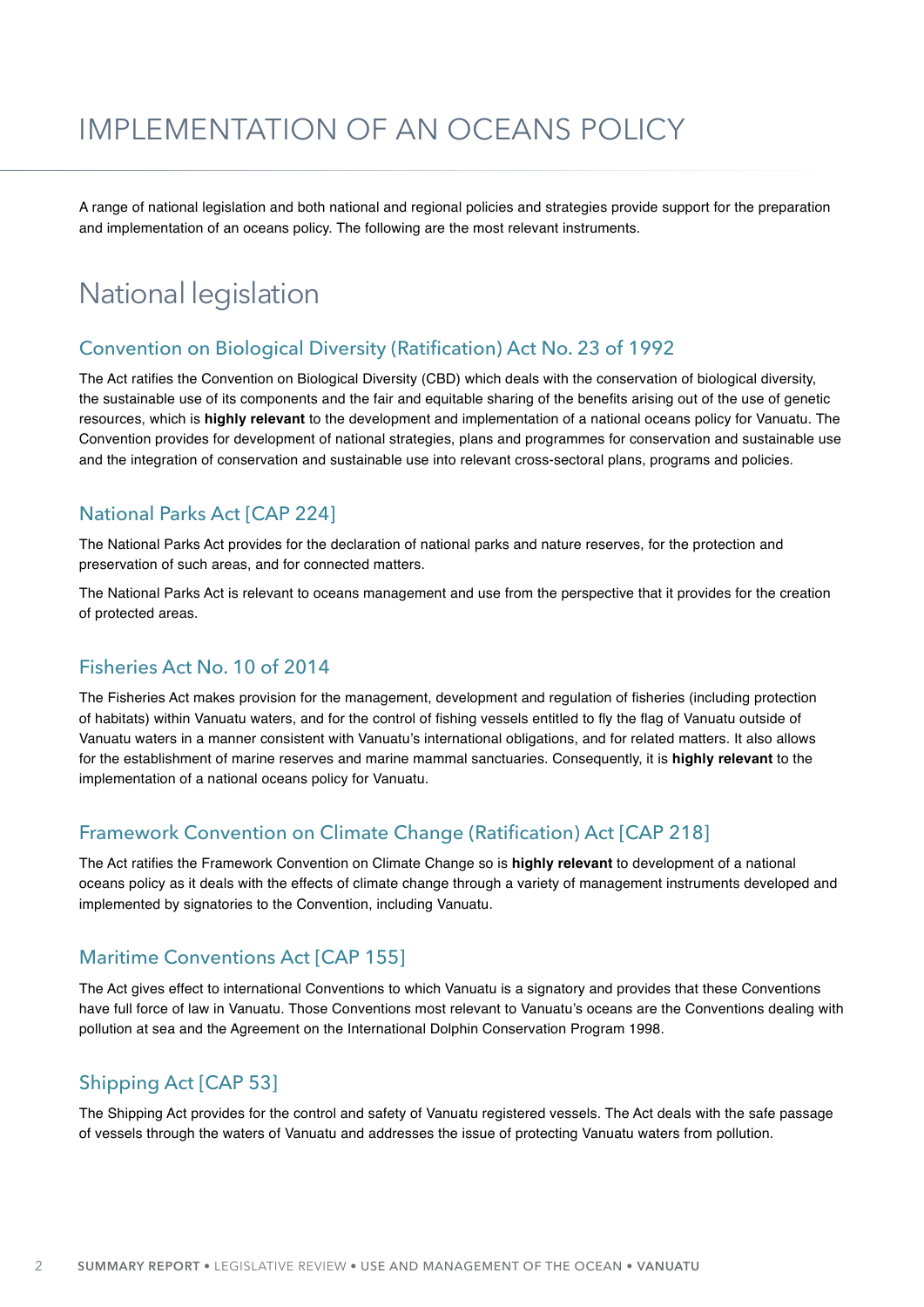### Mines and Minerals Act [CAP 190]

The Act makes provision for mining to be carried out seaward of the land so is **highly relevant** to oceans management and therefore to the development of a national oceans policy. The Act does not provide for other uses in the oceanic environment and nor does it contain provisions for environmental impact assessment or environmental protection.

#### Legislative review with regard to deep-sea mining in Vanuatu (2013)

A review of Vanuatu's legislation was conducted in 2013 to identify:

- The extent to which national regulation of deep-sea mineral activities is already covered by existing legislation; and
- Where there may be a need for further legislation or regulations to be enacted by Vanuatu to comply with international law standards and requirements.

There are some gaps in the regulatory regime for deep seabed mineral activities, most notably:

- Environmental management requirements for mineral activities conducted at sea; and
- Fiscal arrangements tailored for seabed mineral activities.

The review recommended that further legislation be adopted to ensure gaps are adequately covered and that a competitive deep-sea minerals management regime for mineral prospecting, exploration and recovery activities of Vanuatu be established.

### Petroleum (Exploration and Production) Act [CAP 227]

The Act is **highly relevant** to a future oceans policy as it defines both a potential use and potential suite of impacts, and provides for a means of spatial planning which raises the issue of potential conflicting policies and legislation with conservation provisions. However, this also provides an opportunity to engage with the relevant department(s) to ensure that environmental protection and other desirable policy outcomes are incorporated into licence conditions.

### Custom Land Management Act No.33 of 2013

This Act extends to the waters within the outer edge of any reef adjacent to custom land including all fringing reefs, and the land below those waters to the extent that they are considered to belong to custom owners under the custom of that custom area.

This Act is **moderately relevant** to oceans management because it defines the seaward extent of customary tenure in the ocean, as well as providing a dispute resolution mechanism for related disputes.

### Agreement Establishing the South Pacific Regional Environment Program Ratification Act No. 21 of 2005

The purposes of the South Pacific Regional Environment Program (SPREP) are to promote cooperation in the South Pacific region, and to provide assistance to protect and improve the region's environment and to ensure sustainable development for present and future generations. These purposes are achieved through an action plan adopted from time to time by the SPREP Meeting, setting the strategies and objectives of SPREP. The Agreement is **highly relevant** to oceans use and management from the perspective that it provides regional programs and initiatives that are/may be carried out within Vanuatu's maritime boundaries.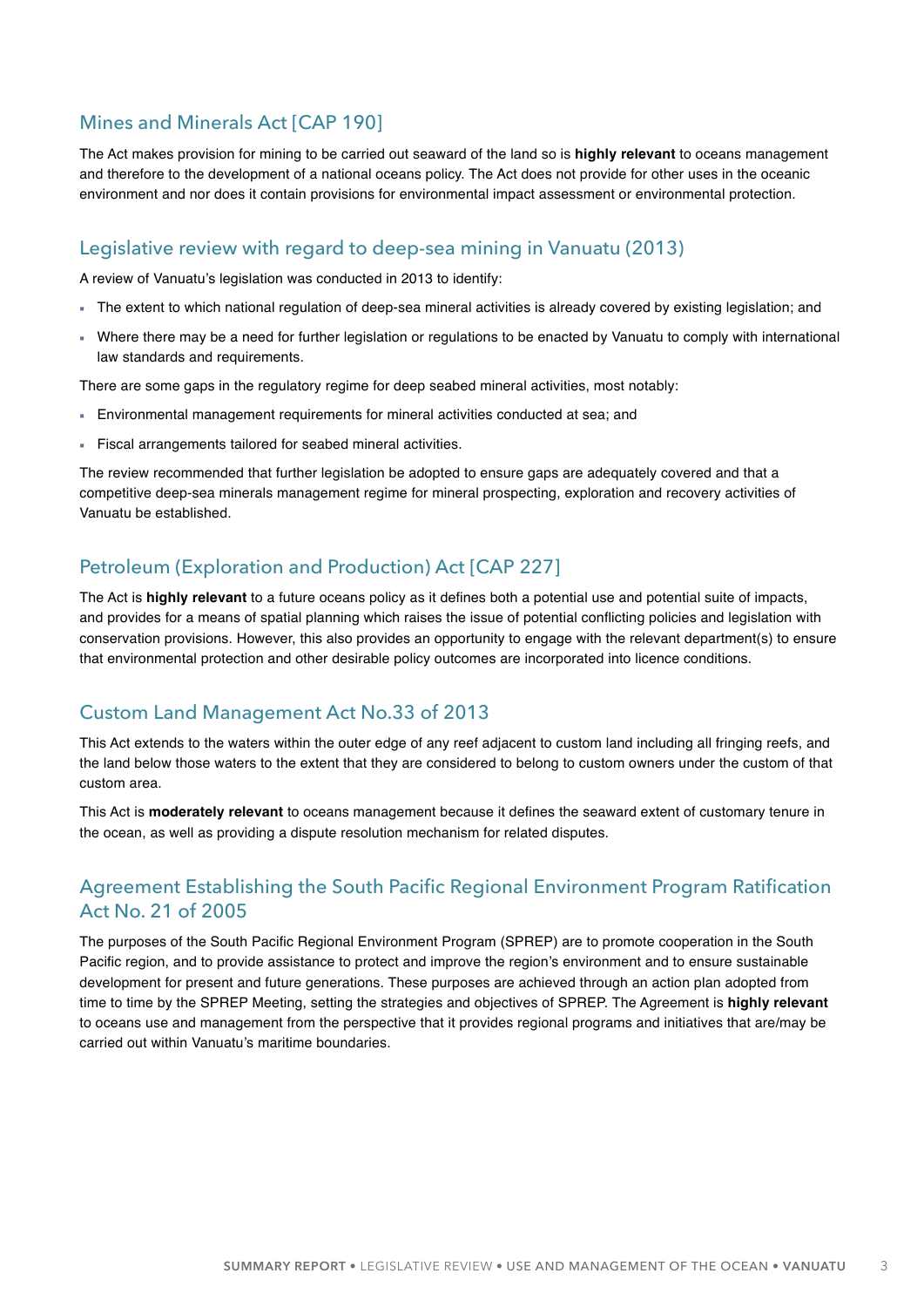# National policies

#### National Environment Policy (draft dated 26 July 2013)

The (draft) National Environment Policy is potentially **highly relevant** to the development of an oceans policy in that it provides policy settings for many of the uses of Vanuatu's oceans. The draft policy states that it will create a framework that links already existing environment-related policies, while at the same time providing a roadmap for Vanuatu's longterm environmental objectives and actions. This is consistent with the general intent of the national oceans policy.

#### Tuna Management Plan 2009

The Tuna Management Plan is **highly relevant** to oceans management and use as it deals specifically with the use of fishery resources. The plan is a working document that provides specific direction and guidance to managers and policymakers while being linked to a clear set of objectives and principles.

#### Integrated Coastal Management Framework and Implementation Strategy 2010

This strategy is **highly relevant** to development and implementation of an oceans policy. Many of the issues identified and strategic arrangements developed for managing the coastal zone will apply equally validly to the oceans of Vanuatu.

### Climate Change Policy (draft dated 30 January 2015)

This (draft) policy is **potentially highly relevant** to oceans management and use and the development of a national oceans policy. Many of the predicted climate change impacts and impacts from any natural disasters have the potential to significantly impact on coastal and marine resources.

# Regional policies

#### Framework for a Pacific Oceanscape (2010)

This document is **highly relevant** to a national oceans policy as it provides a regional context for implementation, in particular, through the Pacific Island Regional Ocean Policy 2009.

#### Pacific Island Regional Ocean Policy 2009

This regional policy is intended to promote the Pacific region as an ocean environment in support of sustainable development. It is not a legal document, but its guiding principles are founded on international law, as reflected in the United Nations Convention on the Law of the Sea and other international and regional agreements.

#### A new song for coastal fisheries: pathways to change

This is a Secretariat of the Pacific Community workshop report from a workshop held in Noumea 3–6 March 2015. It recommends development of a strategy for community-based ecosystem approaches to fisheries management.

#### Framework for Pacific Regionalism – Forum Leaders Statement 2014

This is a statement by the Pacific Island Forum Ministers about the Framework for Pacific Regionalism replacing the Pacific Plan. This statement is **highly relevant** to an oceans policy for Vanuatu as it is a political commitment to a regional framework for cooperation among member countries.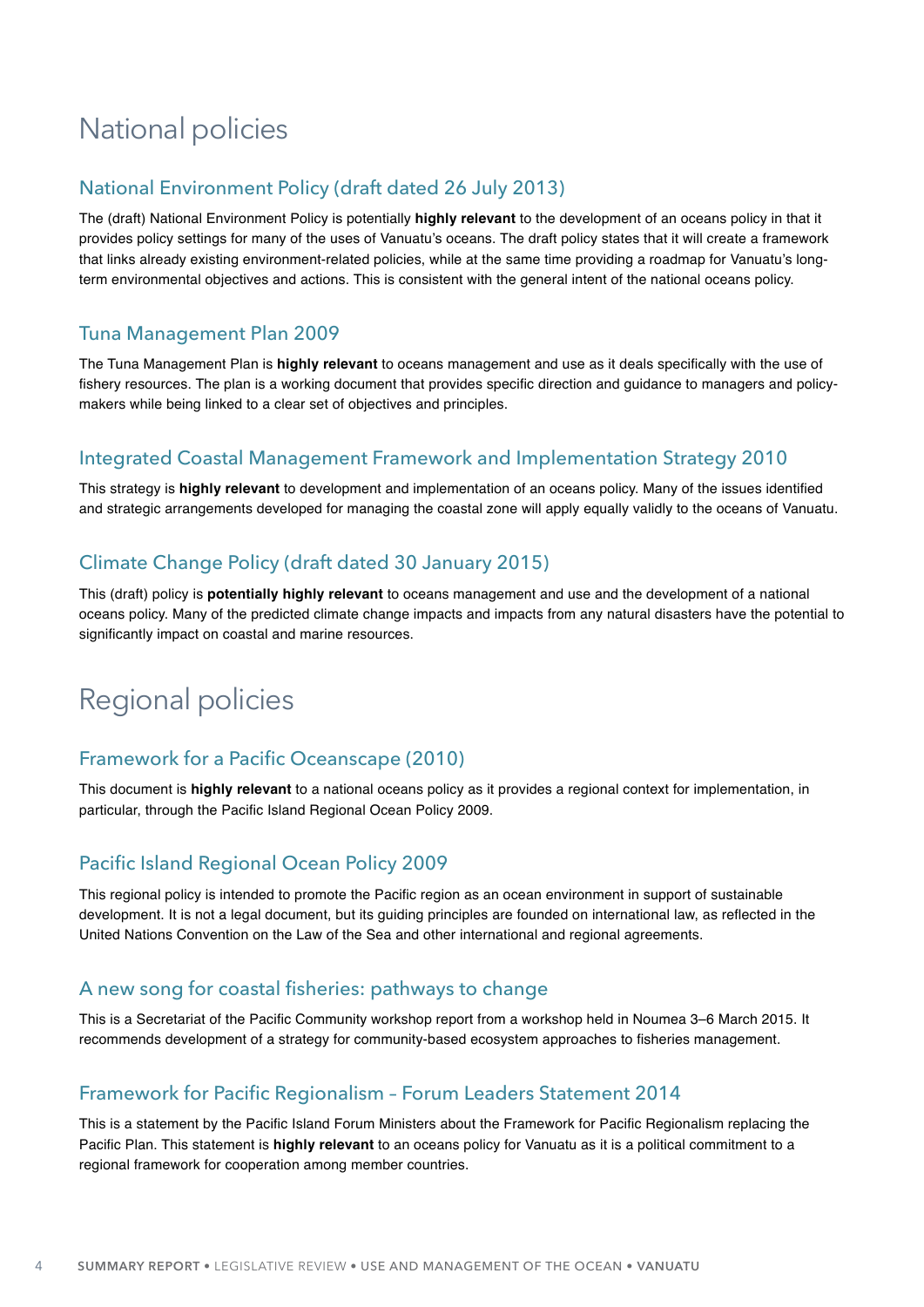### Palau Declaration on 'The Ocean: Life and Future' Charting a course to sustainability

The Declaration calls on regional and global partners, including civil society and the private sector to work with members and the Forum Fisheries Agency to evaluate and implement appropriate solutions to address Illegal, Unreported and Unregulated fishing and associated significant loss of fisheries earnings to Pacific Island countries. This is a significant political commitment by Pacific Island Forum leaders to the sustainable management, development and conservation of the ocean and is therefore **highly relevant** as a political statement of support for an oceans policy.

#### Roadmap for inshore fisheries management and sustainable development 2014–2023 (draft 1 January 2015)

The leaders of the Melanesian Spearhead Group (MSG) countries agreed in March 2012 to develop a roadmap for the protection of inshore fisheries. This document represents that management framework and regional roadmap for sustainable inshore fisheries. This is **moderately relevant** to an oceans policy in that it potentially provides a framework for regional inshore fisheries management and a basis for developing collaborative and synergistic plans and strategies with neighbouring countries.

### Vava'u Declaration (2007) (The Vava'u Declaration on Pacific Fisheries 'Our Fish, our Future'. Forum Communiqué, Thirty-eighth Pacific Islands Forum, Nuku'alofa, Tonga, 16–17 October 2007)

The Declaration reaffirms the importance of fisheries to the economies of all Pacific Forum countries and commits countries to promoting domestic fisheries, developing and managing coastal/inshore fisheries, maintaining regional solidarity in managing tuna stocks, strengthening support for the Fisheries Forum Agency and upholding and strengthening protection measures for the regions fishery resources. This statement is **highly relevant** because it is a strong political commitment by Vanuatu, as a member of the Pacific Islands Forum, to fisheries management in the region.

A range of other national legislation and both national and regional policies and strategies provide a moderate level of support for implementation of an oceans policy. They are discussed in the full report.

Other documents analysed were either of **low relevance** or **not relevant** to the development of a national oceans policy. They were included in the analysis to ensure completeness of the review and are listed in the full report.

# Final comments

The review of national legislation and regional and national policies and strategies found a number of options that provide the necessary policy settings for developing an oceans policy for Vanuatu and that a wide range of legislation policies and strategies exist to support implementation of the oceans policy. There is no overarching legislation or policy that provides the necessary mechanism for integrating and/or ocean management or use related legislation or policies.

Section 4.1 summarises the scope of issues that an oceans policy is likely to address and whether the legislation, policies and strategies analysed are relevant to these issues (instruments are not in priority order). Section 4.2 summarises the list of legislation and policies reviewed.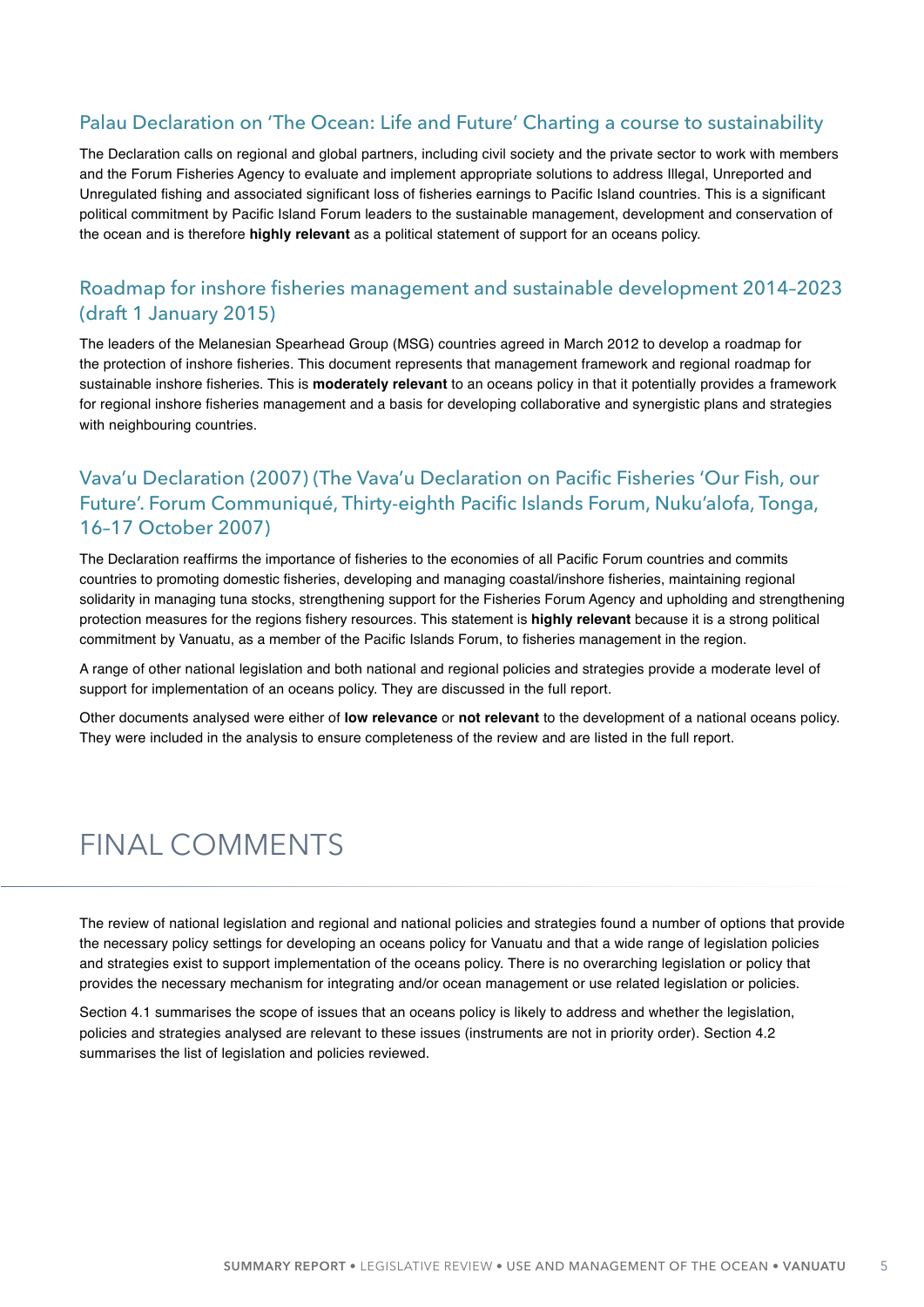# Scope of issues

| <b>ISSUE</b>                                                          | <b>LEGISLATIVE INSTRUMENT</b>                                                                                                                                                                                                                                                                                                                                                                                                                                                                                                                                                                                                                                                      | REGIONAL AND NATIONAL POLICY AND OTHER<br><b>INSTRUMENTS</b>                                                                                                                                                                                                                                                                                                                                                                                                                                                                                                                                                                                     |
|-----------------------------------------------------------------------|------------------------------------------------------------------------------------------------------------------------------------------------------------------------------------------------------------------------------------------------------------------------------------------------------------------------------------------------------------------------------------------------------------------------------------------------------------------------------------------------------------------------------------------------------------------------------------------------------------------------------------------------------------------------------------|--------------------------------------------------------------------------------------------------------------------------------------------------------------------------------------------------------------------------------------------------------------------------------------------------------------------------------------------------------------------------------------------------------------------------------------------------------------------------------------------------------------------------------------------------------------------------------------------------------------------------------------------------|
| Ability to develop<br>a national oceans<br>policy                     | ■ Constitution<br>■ Environmental Protection and Conservation Act [CAP 283]<br>• Maritime Zones Act No. 6 of 2010<br>Custom Land Management Act No.33 of 2013                                                                                                                                                                                                                                                                                                                                                                                                                                                                                                                      | Integrated Coastal Management Framework and<br>Implementation Strategy, 2010<br>■ Framework for a Pacific Oceanscape (2010)<br>■ Pacific Regional Environment Program Strategic Plan,<br>2011-2015<br>- Forty-Fifth Pacific Islands Forum Communiqué (Koror,<br>Republic of Palau 29-31 July 2014) and the Pacific Plan                                                                                                                                                                                                                                                                                                                          |
| Conservation of<br>biodiversity                                       | International Trade (Flora and Fauna) Act [CAP 210]<br>■ Convention on Biological Diversity (Ratification) Act No. 23 of 1992<br>■ Fisheries Act No. 10 of 2014<br>■ Environmental Protection and Conservation Act [CAP 283]<br>• National Parks Act [CAP 224]<br>• Animal Importation and Quarantine Act [CAP 201]<br>■ Forestry Act 2001 [CAP 276] (providing it covers mangroves)<br>- Plant Protection Act [CAP 239]<br>. Wild Bird Protection Act [CAP 30]<br>- Nagoya Protocol on Access to Genetic Resources and the fair and<br>equitable sharing of benefits arising from their Utilization to the<br>Convention on Biological Diversity (Ratification) Act No. 7 of 2014 | • National Biodiversity Strategy and Action Plan, 1999<br>Integrated Coastal Management Framework and<br>Implementation Strategy, 2010<br>■ Tuna Management Plan 2014<br>■ Pacific Regional Environment Program Strategic Plan,<br>2011-2015<br>SPC SOPAC Strategic Plan 2011-2015<br>SPC Division of Fisheries, Aquaculture and Marine<br>Ecosystems Strategic Plan, 2013-2016<br>- Pacific Islands Regional Coastal Fisheries Management<br>Policy & Strategic Actions, 2008-2013<br>• National Adaptation Programme for Action<br>National Bio Safety Framework Project                                                                       |
| Sustainable<br>development                                            | Environmental Protection and Conservation Act [CAP 283]<br>Convention on Biological Diversity (Ratification) (Act No. 23 of 1992)<br>- Fisheries Act No. 10 of 2014<br>• Mines and Minerals Act [CAP 190]<br>- Petroleum (Exploration and Production) Act [CAP 227]<br><b>Agreement Establishing the South Pacific Regional Environment</b><br>Program (SPREP) (Ratification) Act No. 21 of 2005<br><b>Agreement Establishing the Pacific Islands Forum Secretariat</b><br>(Ratification) Act No. 4 of 2012                                                                                                                                                                        | National Biodiversity Strategy and Action Plan, 1999<br>Integrated Coastal Management Framework and<br>Implementation Strategy, 2010<br>■ Tuna Management Plan 2014<br>■ Pacific Regional Environment Program Strategic Plan,<br>2011-2015<br>SPC SOPAC Strategic Plan 2011-2015<br>SPC Division of Fisheries, Aquaculture and Marine<br>Ecosystems Strategic Plan, 2013-2016<br>■ Pacific Islands Regional Coastal Fisheries Management<br>Policy & Strategic Actions, 2008-2013<br>Priorities and Action Agenda 2006–2015<br>• National Adaptation Programme for Action<br>Framework for Pacific Regionalism - Forum Leaders<br>Statement 2014 |
| Establishment<br>or marine and<br>coastal protected<br>areas          | ■ Environmental Protection and Conservation Act [CAP 283]<br>Eisheries Act No. 10 of 2014<br>• National Parks Act [CAP 224]                                                                                                                                                                                                                                                                                                                                                                                                                                                                                                                                                        | - Pacific Regional Environment Program Strategic Plan,<br>2011–2015<br>Integrated Coastal Management Framework and<br>Implementation Strategy, 2010                                                                                                                                                                                                                                                                                                                                                                                                                                                                                              |
| Offshore<br>petroleum<br>and mineral<br>prospecting and<br>production | . Mines and Minerals Act [CAP 190]<br>- Petroleum (Exploration and Production) Act [CAP 227]                                                                                                                                                                                                                                                                                                                                                                                                                                                                                                                                                                                       |                                                                                                                                                                                                                                                                                                                                                                                                                                                                                                                                                                                                                                                  |
| Shipping<br>including<br>discharge of<br>ballast water                | ■ Shipping Act [CAP 53]<br>Agreement Establishing the Pacific Islands Forum Secretariat<br>(Ratification) Act No. 4 of 2012<br>- Maritime Act [CAP 131]<br>■ Ports Act [CAP 26]                                                                                                                                                                                                                                                                                                                                                                                                                                                                                                    |                                                                                                                                                                                                                                                                                                                                                                                                                                                                                                                                                                                                                                                  |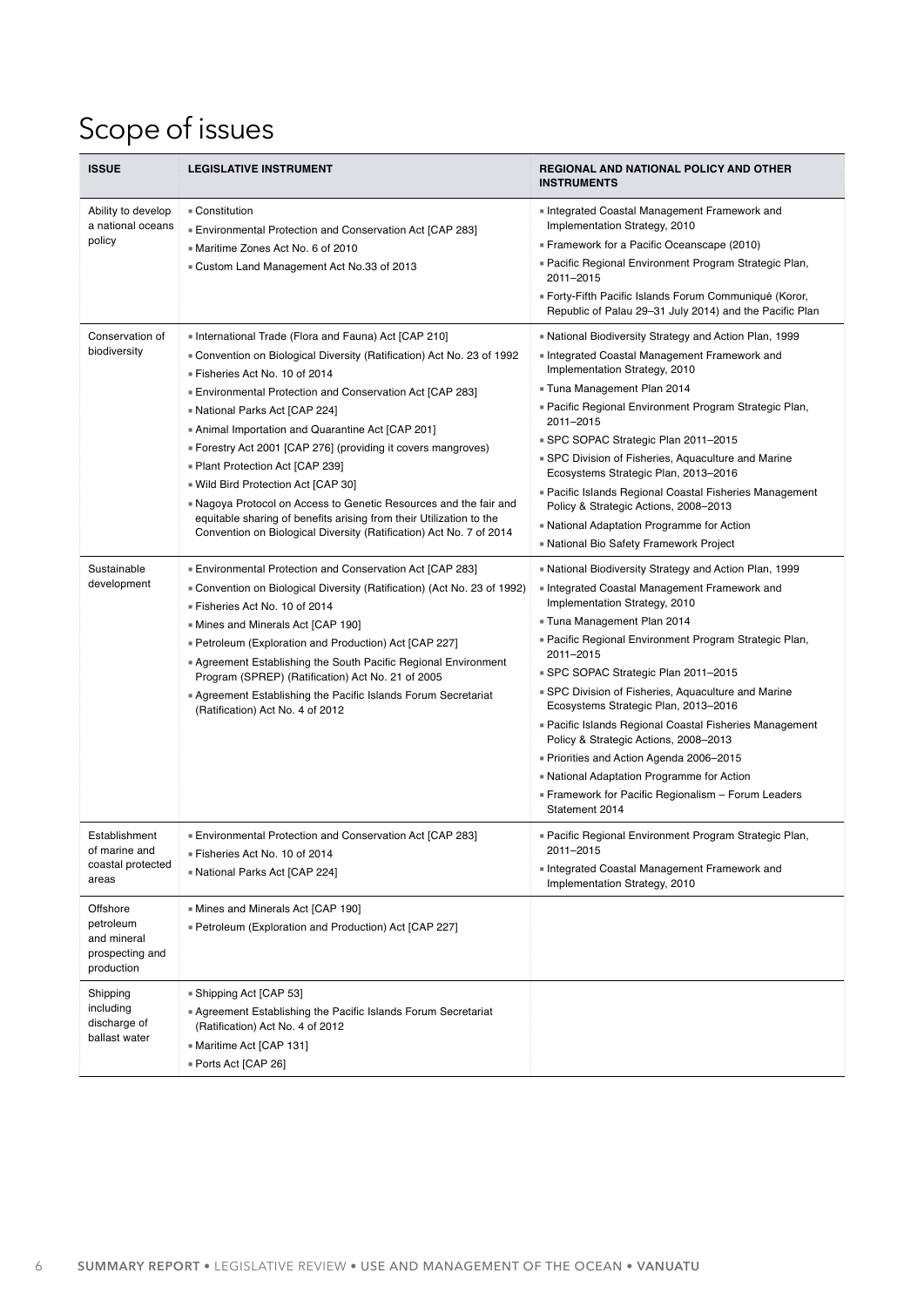| <b>ISSUE</b>                                                                                                                     | <b>LEGISLATIVE INSTRUMENT</b>                                                                                                                                                                                                                                                                                                                                                                                                                                                                                                                                                                                                                                                                                                                                                                                                                                                             | <b>REGIONAL AND NATIONAL POLICY AND OTHER</b><br><b>INSTRUMENTS</b>                                                                                                                                                                                                                                                                                                                                                                                                                                                                                                                                                                                                                                                                                                                                                                                                                                                                                                                                        |
|----------------------------------------------------------------------------------------------------------------------------------|-------------------------------------------------------------------------------------------------------------------------------------------------------------------------------------------------------------------------------------------------------------------------------------------------------------------------------------------------------------------------------------------------------------------------------------------------------------------------------------------------------------------------------------------------------------------------------------------------------------------------------------------------------------------------------------------------------------------------------------------------------------------------------------------------------------------------------------------------------------------------------------------|------------------------------------------------------------------------------------------------------------------------------------------------------------------------------------------------------------------------------------------------------------------------------------------------------------------------------------------------------------------------------------------------------------------------------------------------------------------------------------------------------------------------------------------------------------------------------------------------------------------------------------------------------------------------------------------------------------------------------------------------------------------------------------------------------------------------------------------------------------------------------------------------------------------------------------------------------------------------------------------------------------|
| Depletion of<br>marine resources<br>e.g. overfishing,<br>destructive<br>fishing practices,<br>illegal foreign<br>fishing vessels | Convention on Biological Diversity (Ratification) Act No. 23 of 1992<br>- Fisheries Act No. 10 of 2014<br>Agreement on strengthening Implementation on the Niue Treaty on<br>Cooperation in Fisheries surveillance and Law Enforcement in the<br>South Pacific Region (Ratification) Act No. 2 of 2014<br>. Niue Treaty on Cooperation in Fisheries Surveillance and law<br>Enforcement in the South Pacific Region (Ratification) Act No.10 of<br>1993<br>Agreement on Port State Measures to Prevent, Deter and Eliminate<br>Illegal, Unreported and Unregulated Fishing (Ratification) Act No.<br>23 of 2013<br>• Convention on the Conservation and Management of Tuna Stocks<br>and other Highly Migratory Fish Stocks in the Western and Central<br>Pacific Ocean (Ratification) Act No. 17 of 2005                                                                                 | ■ Tuna Management Plan 2014<br>• National Biodiversity Strategy and Action Plan, 1999<br>Integrated Coastal Management Framework and<br>Implementation Strategy, 2010<br>Priorities and Action Agenda 2006-2015<br>- Pacific Regional Environment Program Strategic Plan,<br>2011-015<br>SPC Division of Fisheries, Aquaculture and Marine<br>Ecosystems Strategic Plan, 2013-2016<br>SPC SOPAC Strategic Plan 2011-2015<br>- Pacific Islands Regional Coastal Fisheries Management<br>Policy & Strategic Actions, 2008-2013<br>. Palau Declaration on 'The Ocean: Life and Future' Charting<br>a course to sustainability<br>A new song for coastal fisheries: Pathways to change (SPC<br>workshop report 2015)<br>• Roadmap for inshore fisheries management and sustainable<br>development 2014-2023 (draft 1 January 2015)<br>. The Vava'u Declaration on Pacific Fisherie 'Our Fish, our<br>Future'. Forum Communiqué, Thirty-eighth Pacific Islands<br>Forum, Nuku'alofa, Tonga, 16-17 October 2007. |
| Coastal erosion<br>and increased<br>sedimentation<br>from<br>development                                                         | • Physical Planning Act [CAP 193]<br>■ Foreshore Development Act [CAP 90]<br>Quarries Act No 9 of 2013                                                                                                                                                                                                                                                                                                                                                                                                                                                                                                                                                                                                                                                                                                                                                                                    | . National Biodiversity Strategy and Action Plan, 1999<br>Integrated Coastal Management Framework and<br>Implementation Strategy, 2010                                                                                                                                                                                                                                                                                                                                                                                                                                                                                                                                                                                                                                                                                                                                                                                                                                                                     |
| Climate change                                                                                                                   | Framework Convention on Climate Change (Ratification) Act [CAP<br>218]                                                                                                                                                                                                                                                                                                                                                                                                                                                                                                                                                                                                                                                                                                                                                                                                                    | • Climate Change Policy (draft 30 January 2015)<br>• National Biodiversity Strategy and Action Plan, 1999<br>• National Adaptation Programme for Action<br>■ Framework for a Pacific Oceanscape (2010)<br>- Pacific Island Regional Ocean Policy 2009 (PIROP)<br>■ Pacific Regional Environment Program Strategic Plan,<br>2011-2015                                                                                                                                                                                                                                                                                                                                                                                                                                                                                                                                                                                                                                                                       |
| Pollution<br>and waste<br>management<br>e.g. oil spills,<br>hazardous waste<br>Introduced                                        | • Maritime Conventions Act [CAP 155]<br>■ Shipping Act [CAP 53]<br>Agreement Establishing the Pacific Islands Forum Secretariat<br>(Ratification) Act No. 4 of 2012<br>. The Stockholm Convention on Persistent Organic Pollutants<br>(Ratification) Act No. 12 of 2005<br>■ Pollution (Control) Act No. 10 of 2013<br>• Waigani Convention (Ratification) Act No. 16 of 2007<br>• Animal Importation and Quarantine Act [CAP 201]                                                                                                                                                                                                                                                                                                                                                                                                                                                        | - Persistent Organic Pollutants Policy                                                                                                                                                                                                                                                                                                                                                                                                                                                                                                                                                                                                                                                                                                                                                                                                                                                                                                                                                                     |
| marine pests and<br>invasive species                                                                                             | - Plant Protection Act [CAP 239]                                                                                                                                                                                                                                                                                                                                                                                                                                                                                                                                                                                                                                                                                                                                                                                                                                                          |                                                                                                                                                                                                                                                                                                                                                                                                                                                                                                                                                                                                                                                                                                                                                                                                                                                                                                                                                                                                            |
| Trans-boundary<br>Issues e.g.<br>overfishing,<br>pollution, etc.                                                                 | Convention on Biological Diversity (Ratification) Act No. 23 of 1992<br>Agreement Establishing the Pacific Islands Forum Secretariat<br>(Ratification) Act No. 4 of 2012<br><b>Agreement on strengthening Implementation on the Niue Treaty on</b><br>Cooperation in Fisheries surveillance and Law Enforcement in the<br>South Pacific Region (Ratification) Act No. 2 of 2014<br>and<br>• Niue Treaty on Cooperation in Fisheries Surveillance and law<br>Enforcement in the South Pacific Region (Ratification) Act No.10 of<br>1993<br>Agreement on Port State Measures to Prevent, Deter and Eliminate<br>Illegal, Unreported and Unregulated Fishing (Ratification) Act No.<br>23 of 2013<br>• Convention on the Conservation and Management of Tuna Stocks<br>and other Highly Migratory Fish Stocks in the Western and Central<br>Pacific Ocean (Ratification) Act No. 17 of 2005 | Framework for a Pacific Oceanscape (2010)<br>- Pacific Island Regional Ocean Policy 2009 (PIROP)<br>■ Pacific Regional Environment Program Strategic Plan,<br>2011-2015<br>SPC SOPAC Strategic Plan 2011-2015<br>• SPC Division of Fisheries, Aquaculture and Marine<br>Ecosystems Strategic Plan, 2013-2016<br>- Pacific Islands Regional Coastal Fisheries Management<br>Policy & Strategic Actions, 2008-2013                                                                                                                                                                                                                                                                                                                                                                                                                                                                                                                                                                                           |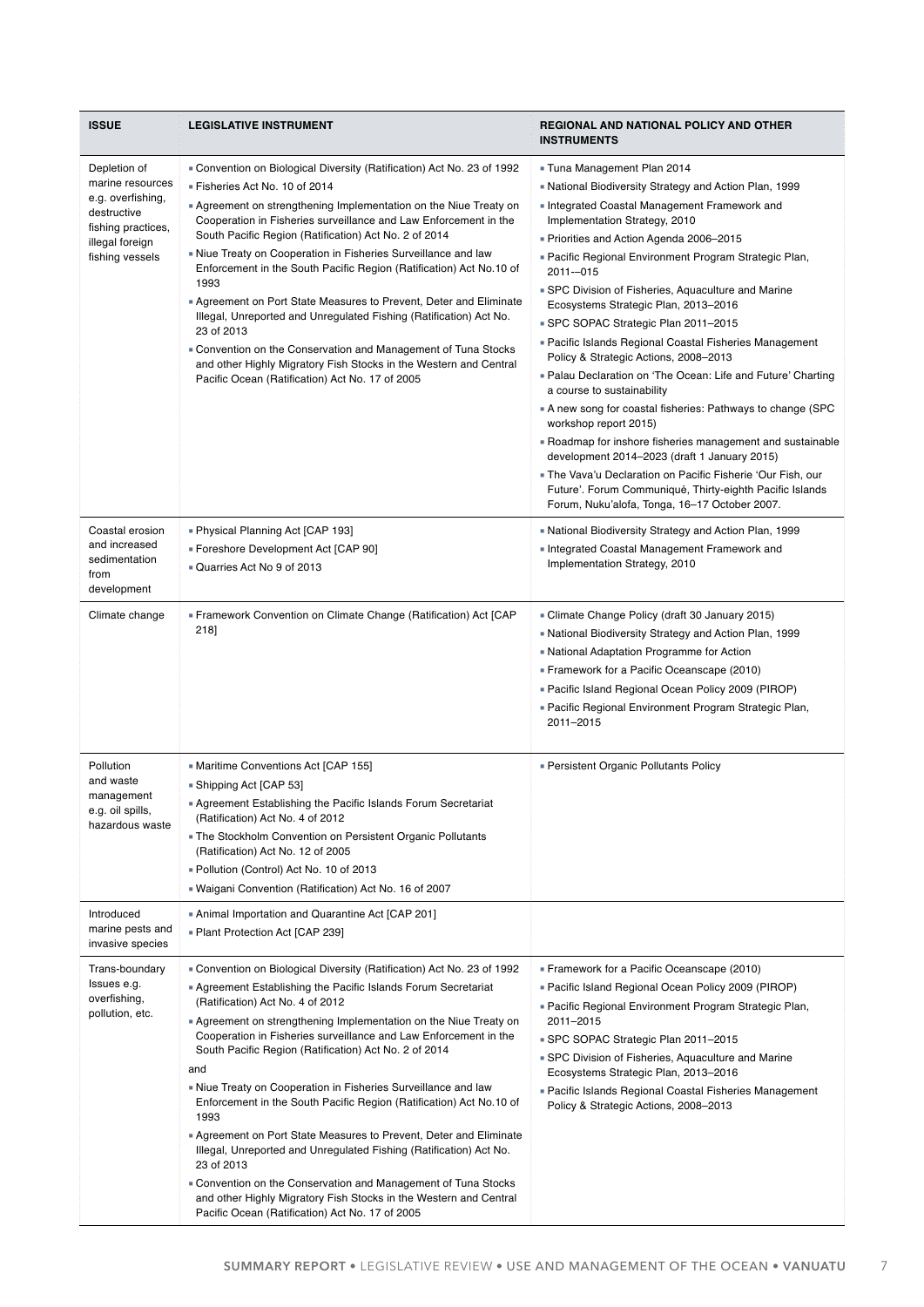# List of instruments and documents reviewed

#### Legislation

- **1.** Agreement Establishing the South Pacific Regional Environment Programme (SPREP) (Ratification) Act No. 21 of 2005
- **2.** Agreement on Port State Measures to Prevent, Deter and Eliminate Illegal, Unreported and Unregulated Fishing (Ratification) Act No. 23 of 2013
- **3.** Agreement on strengthening Implementation on the Niue Treaty on Cooperation in Fisheries surveillance and Law Enforcement in the South Pacific Region (Ratification) Act No. 2 of 2014 / Niue Treaty on Cooperation in Fisheries Surveillance and law Enforcement in the South Pacific Region (Ratification) Act No.10 of 1993
- **4.** Animal Importation and Quarantine Act [CAP 201]
- **5.** Constitution of the Republic of Vanuatu
- **6.** Convention on Biological Diversity (Ratification) Act No. 23 of 1992
- **7.** Convention on the Conservation and Management of Tuna Stocks and other Highly Migratory Fish Stocks in the Western and Central Pacific Ocean (Ratification) Act No. 17 of 2005
- **8.** Custom Land Management Act No 33 of 2013
- **9.** Decentralisation Act [CAP 230]
- **10.** 1DSM Legislative Review Vanuatu 2013
- **11.** Environmental Protection and Conservation Act [CAP 283]
- **12.** Fisheries Act No.10 of 2014
- **13.** Foreshore Development Act [CAP 90]
- **14.** Forestry Act [CAP 276]
- **15.** Forestry Rights Registration and Timber Rights Harvest Guarantee Act [CAP 265]
- **16.** Framework Convention on Climate Change (Ratification) Act [CAP 218]
- **17.** International Trade (Flora and Fauna) Act [CAP 210]
- **18.** Maritime Act [CAP 131]
- **19.** Maritime Conventions Act [CAP 155]
- **20.** Maritime Zones Act No. 6 of 2010
- **21.** Mines and Minerals Act [CAP 190]
- **22.** Multilateral Treaty on Fisheries Amendments (Ratification) Act No. 12 2007
- **23.** Multilateral Treaty on Fisheries and Related Amendments (Ratification) Act No. 16 of 2005
- **24.** Nagoya Protocol on Access to Genetic Resources and the fair and equitable sharing of benefits arising from their Utilization to the Convention on Biological Diversity (Ratification) Act No. 7 of 2014
- **25.** National Disasters Act [CAP 267]
- **26.** National Parks Act [CAP 224]
- **27.** Petroleum (Exploration and Production) Act [CAP 227]
- **28.** Physical Planning Act [CAP 193]
- **29.** Plant Protection Act 1997
- **30.** Pollution (Control) Act No. 10 of 2013
- **31.** Ports Act [CAP 26]
- **32.** Preservation of Sites and Artefacts [CAP 234]
- **33.** Public Health Act [CAP 234]
- **34.** Quarries Act No 9 of 2013
- **35.** Shipping Act [CAP 53])
- **36.** The Agreement Establishing the Pacific Islands Forum Secretariat (Ratification) Act No. 4 of 2012
- **37.** The Stockholm Convention on Persistent Organic Pollutants (Ratification) Act No. 12 of 2005
- **38.** Waigani Convention (Ratification) Act No. 16 of 2007
- **39.** Water Resources Management Act [CAP 281]
- **40.** Wild Bird Protection Act [CAP 30]
- **41.** Custom Land Management Act NO. 33 OF 2013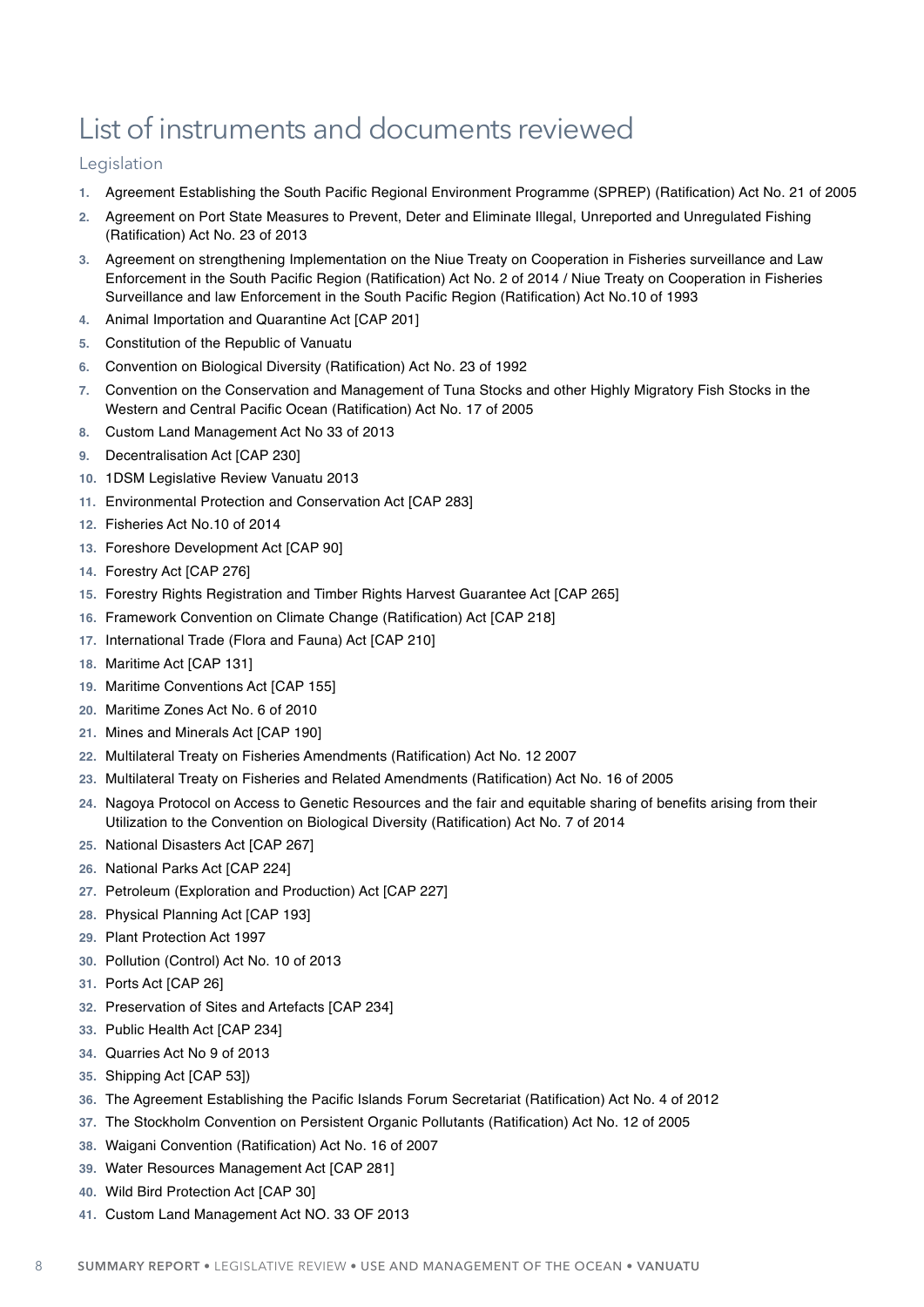#### Other instruments

#### *International Conventions etc*

#### **42.** Aichi Targets

#### *Regional agreements/strategies etc*

- **43.** Framework for a Pacific Oceanscape (2010)
- **44.** Pacific Island Regional Ocean Policy 2005
- **45.** Pacific Regional Environment Program Strategic Plan, 2011–2015
- **46.** SPC SOPAC Strategic Plan 2011–2015
- **47.** SPC Division of Fisheries, Aquaculture and Marine Ecosystems Strategic Plan, 2013–2016
- **48.** Pacific Islands Regional Coastal Fisheries Management Policy & Strategic Actions, 2008–2013
- **49.** Roadmap for inshore fisheries management and sustainable development 2014–2023
- **50.** A new song for coastal fisheries: Pathways to change
- **51.** Forty-Fifth Pacific Islands Forum Communiqué Koror, Republic of Palau 29–31 July 2014
- **52.** Framework for Pacific Regionalism Forum Leaders Statement
- **53.** Palau Declaration on The Ocean Life and Future: Charting a course to sustainability
- **54.** Vavau Declaration

#### *National policies, strategies and plans*

- **55.** Priorities and Action Agenda 2006–2015
- **56.** National Environment Policy
- **57.** National Bio Safety Framework Project
- **58.** Persistent Organic Pollutants Policy
- **59.** Tuna Management Plan 2014
- **60.** Ministry of Agriculture, Livestock, Forestry, Fisheries and Bio-security Corporate Plan, 2014–2018 (according to the Department's website the Corporate Plan is yet to be developed)
- **61.** National Biodiversity Strategy and Action Plan, 1999
- **62.** National Adaptation Programme for Action
- **63.** Integrated Coastal Management Framework and Implementation Strategy, 2010
- **64.** National Strategy for Spatial and Physical planning (not found)
- **65.** National Conservation Strategy 1988 (unclear if this was replaced by the NBSAP)
- **66.** Plan of Works on Protected Areas (not submitted yet according to CBD website)
- **67.** Climate Change Policy draft 30 January 2015

#### *Community Plans*

- **68.** SANMA Provincial Government Council Annual Business Plan, 2014
- **69.** Marou Community Declaration Adaptive Management Plan (undated)